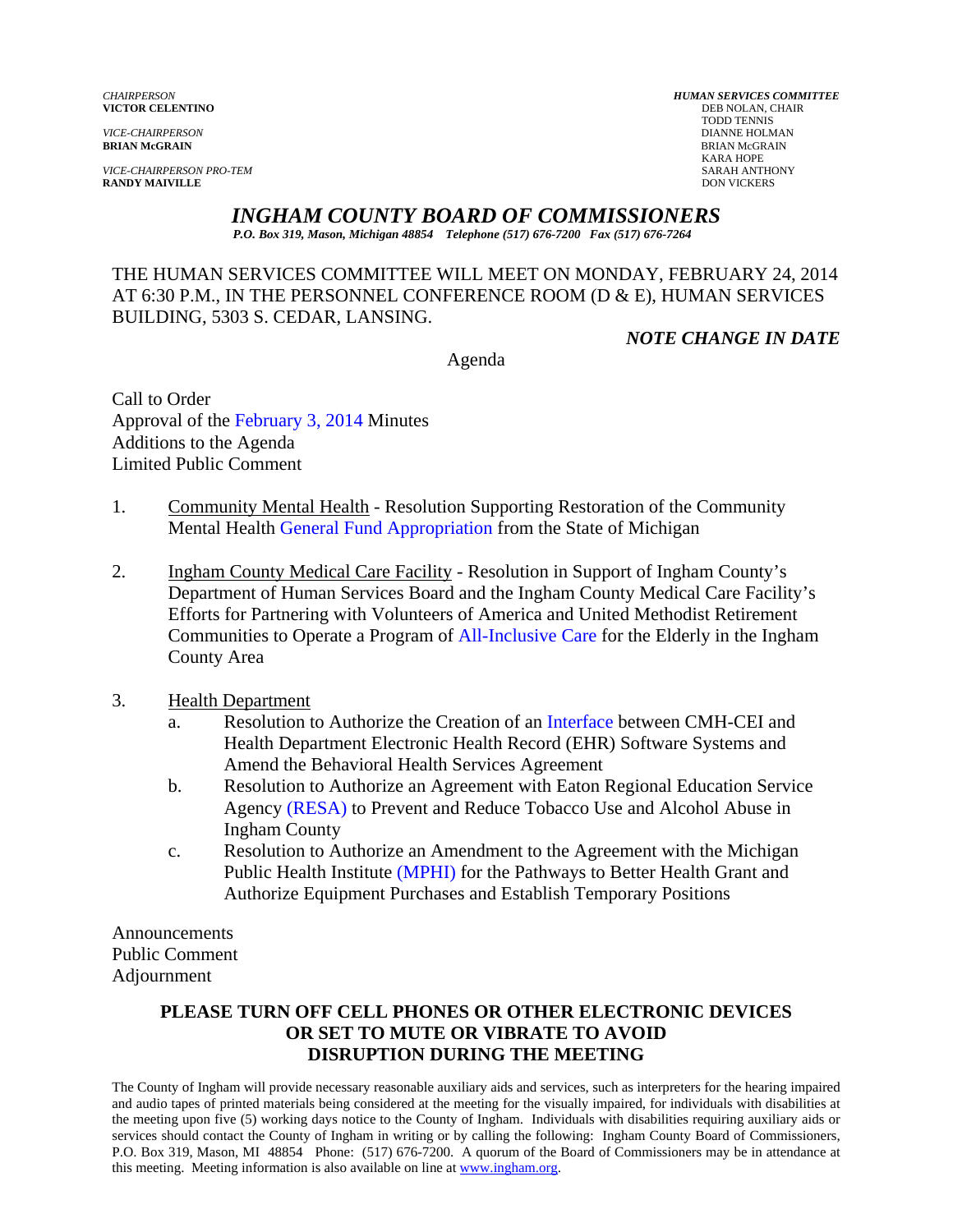### HUMAN SERVICES COMMITTEE February 3, 2014 Draft – Minutes

- <span id="page-1-0"></span>Members Present: Deb Nolan, Todd Tennis, Dianne Holman, Brian McGrain, Kara Hope, Sarah Anthony and Don Vickers.
- Members Absent: None.
- Others Present: Nancy Hayward, Barb Mastin, Jared Cypher, Michelle Rutkowski, Tom Curtis, Bob Sheehan, Jennifer Shuster and others.

The meeting was called to order by Chairperson Nolan at 6:32 p.m. in the Personnel Conference Room "D & E" of the Human Services Building, 5303 S. Cedar Street, Lansing, Michigan.

#### Approval of the January 27, 2014 Minutes

MOVED BY COMM. MCGRAIN, SUPPORTED BY COMM. HOPE, TO APPROVE THE MINUTES OF THE JANUARY 27, 2014 MEETING AS PRESENTED.

### MOTION CARRIED UNANIMOUSLY.

The minutes of the January 27, 2014 meeting were approved as presented.

Additions to the Agenda

None.

### Limited Public Comment

None.

# MOVED BY COMM. VICKERS, SUPPORTED BY COMM. TENNIS TO APPROVE A CONSENT AGENDA FOR THE FOLLOWING ITEMS:

- 3. Health Department
	- a. Resolution Authorizing the Elimination of Health Plan Management Services
	- b. Resolution to Authorize Amendment #1 to the 2013-2014 Comprehensive Agreement with the Michigan Department of Community Health
	- c. Resolution to Amend Resolution #13-445 to Remove the Authorization for an Agreement with Michigan State University College of Osteopathic Medicine for Infectious Disease Physician Services
	- d. Resolution to Amend Resolution #13-486 to Correct a Position Number
	- e. Resolution Honoring Margarita Gonzales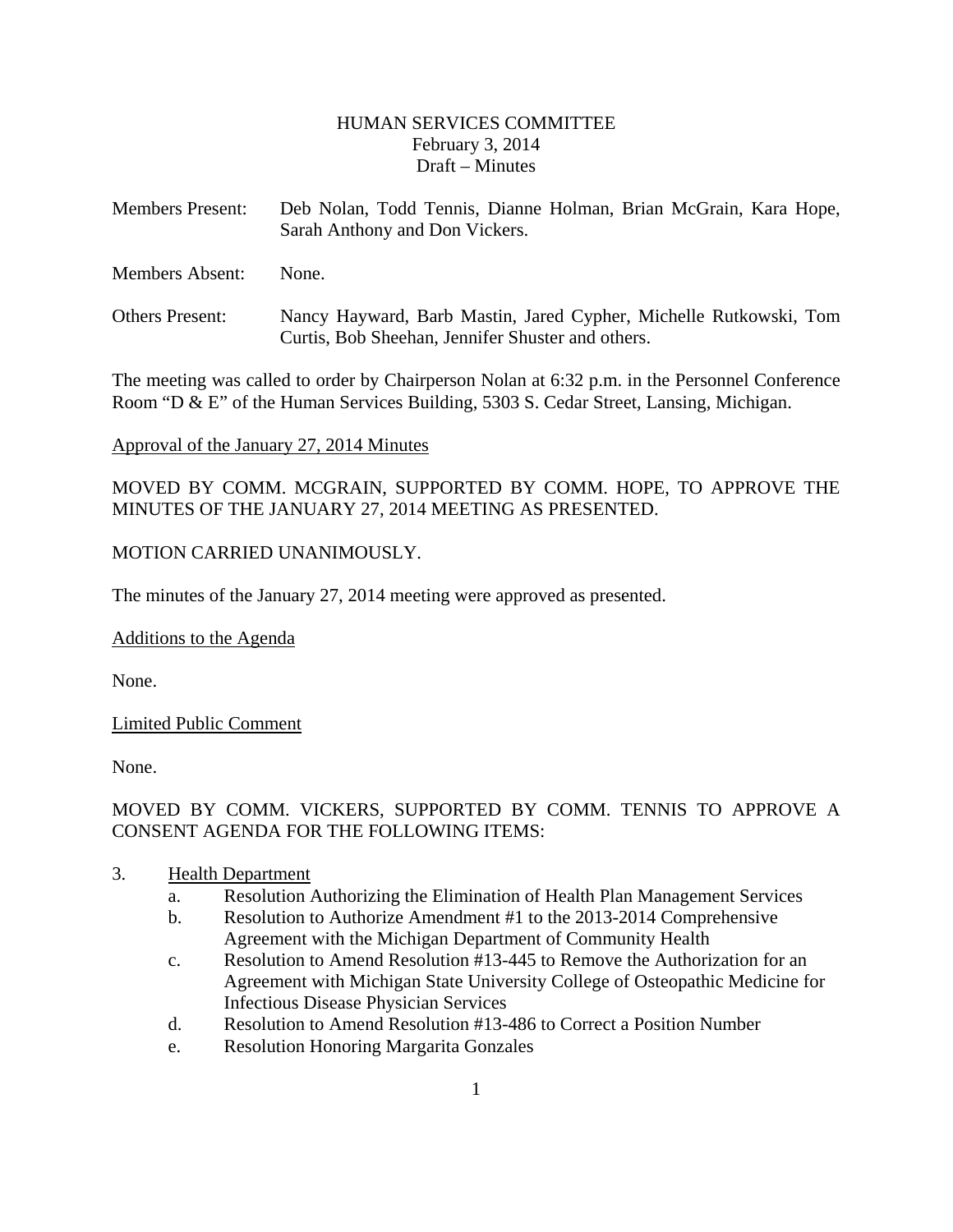### MOTION CARRIED UNANIMOUSLY.

MOVED BY COMM. VICKERS, SUPPORTED BY COMM. TENNIS, TO APPROVE THE ITEMS ON THE CONSENT AGENDA.

### MOTION CARRIED UNANIMOUSLY.

1. Interviews - Senior Citizens Advisory Board

The Committee interviewed Susann Baker and Jane Wallin for the Ingham County Senior Citizens Advisory Board. There are two vacancies.

After the interviews, Chairperson Nolan thanked both applicants for their interest in the Board and advised them that the appointments will be decided at the next Ingham County Democratic Caucus meeting on February 11, 2014. She then stated Becky Bennett, Board Coordinator, would be contacting them afterwards with the decision.

2. Community Health Center Board a. Interviews

The Committee interviewed James Bell III, Hollis A.B. Hamel and Rex Pierce for the Ingham Community Health Center Board. There are four vacancies.

Commissioner Tennis explained to the Committee that Rex Pierce does in fact live outside of Ingham County, but just over the border into Jackson County.

MOVED BY COMM. TENNIS, SUPPORTED BY COMM. VICKERS, TO APPOINT JAMES BELL III AND HOLLIS A.B. HAMEL AND ALSO WAIVE THE RESIDENCY POLICY AND APPOINT REX PIERCE AS WELL TO THE INGHAM COMMUNITY HEALTH CENTER BOARD.

Discussion.

Commissioner Tennis stated that all three applicants had been pre-recommended by the Community Health Center Board. He also stated that, as the liaison for the Commissioners to the CHC, he feels that the Board has been looking for someone with finance and budgetary experience. Commissioner Tennis said that Mr. Pierce embodies that experience and has also worked for the CHC. Lastly, Commissioner Tennis stated that since there are four vacancies and that Mr. Pierce fits the role the Board has been looking to fill, he hopes the Commissioners will waive the residency policy and appoint him.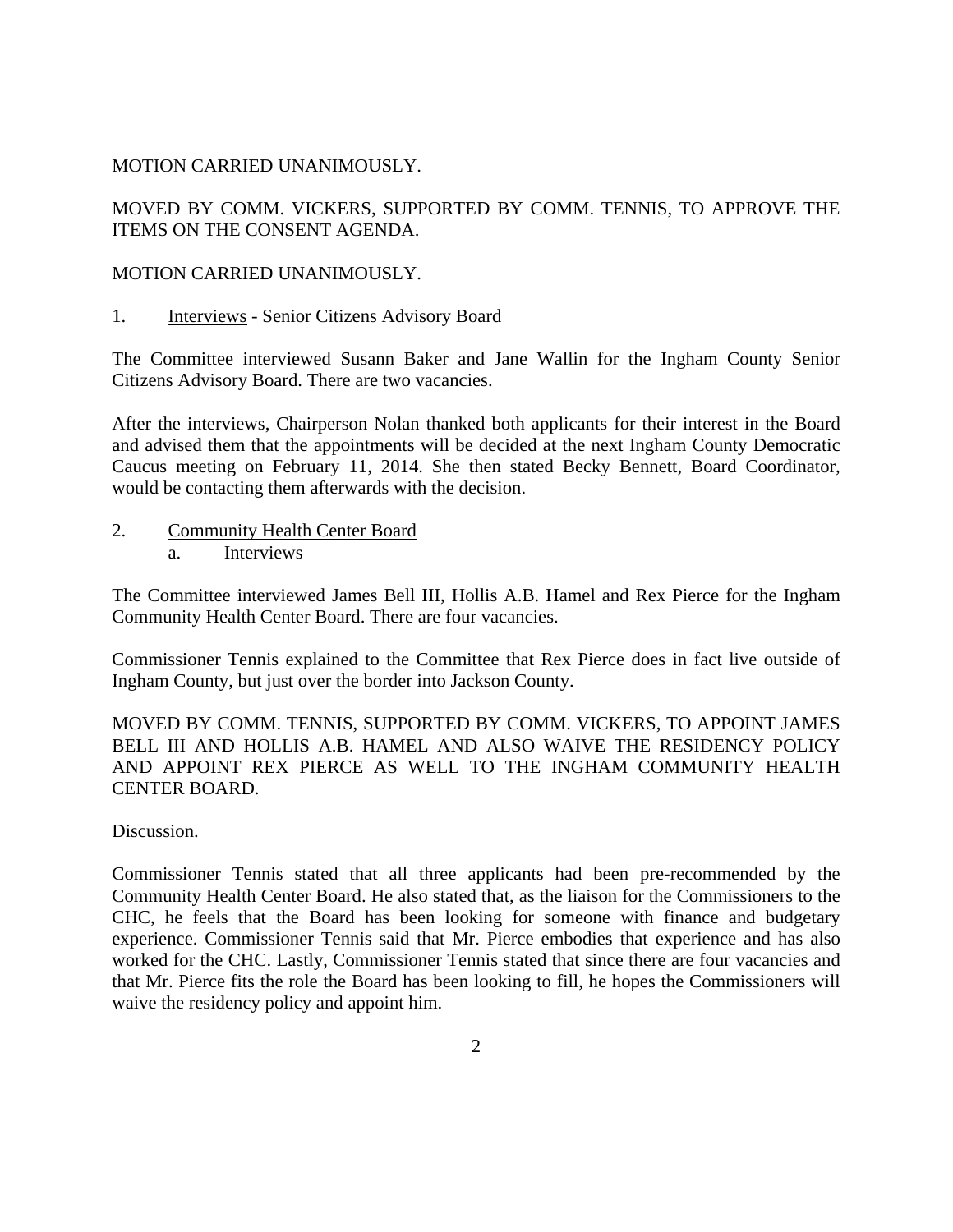Commissioner Anthony stated that there are Caucus members who have asked for more information regarding the potential appointment of Mr. Pierce that the Human Services Committee has been privy to at this meeting. She recommended holding off on the appointment until the next Caucus meeting since they requested specific information.

Commissioner Holman stated that the residency policy is a good rule to follow, but it can still be examined on a case-by-case situation such as this one.

Commissioner McGrain stated that he would like to see this appointment move forward and that he isn't generally interested in waiving the residency policy, but that Mr. Pierce seems to fill a niche with his skills in the CHC. He stated that he will be voting in favor of the resolution to appoint all three candidates.

**MOVED BY COMM. TENNIS, SUPPORTED BY COMM. VICKERS, TO AMEND THE ORIGINAL MOTION TO READ**: MOVED BY TENNIS, SUPPORTED BY COMM. VICKERS TO RECOMMEND TO THE INGHAM COUNTY BOARD OF COMMISSIONERS THE APPOINTMENT OF JAMES BELL III AND HOLLIS A.B. HAMEL AND ALSO WAIVE THE RESIDENCY POLICY AND APPOINT REX PIERCE AS WELL TO THE INGHAM COMMUNITY HEALTH CENTER BOARD.

### MOTION CARRIED UNANIMOUSLY.

### THIS WAS CONSIDERED A FRIENDLY AMENDMENT.

b. Introduction of the Community Health Center Board President

Tom Curtis, President of the Community Health Center Board, was present to introduce himself to the Human Services Committee. He stated that he is grateful for the long-standing support from the Committee and the Board as a whole. Mr. Curtis also discussed a few goals for the Federally Qualified Health Center (FQHC), including: that the Board is made up of active patient members giving a well-informed perspective; the members will be looking at the makeup of the Board to see who they need to recruit; and the members will be looking at the by-laws for any needed revisions.

Bob Sheehan, Executive Director of the Community Mental Health (CMH) Authority, was also present to discuss an update on the Excellence in Mental Health Act Proposal with the Human Services Committee. He also addressed how the FQHC would not be in competition with CMH, but rather are two different bodies working under different laws that are encouraged to form linkages.

#### **Announcements**

None.

### Public Comment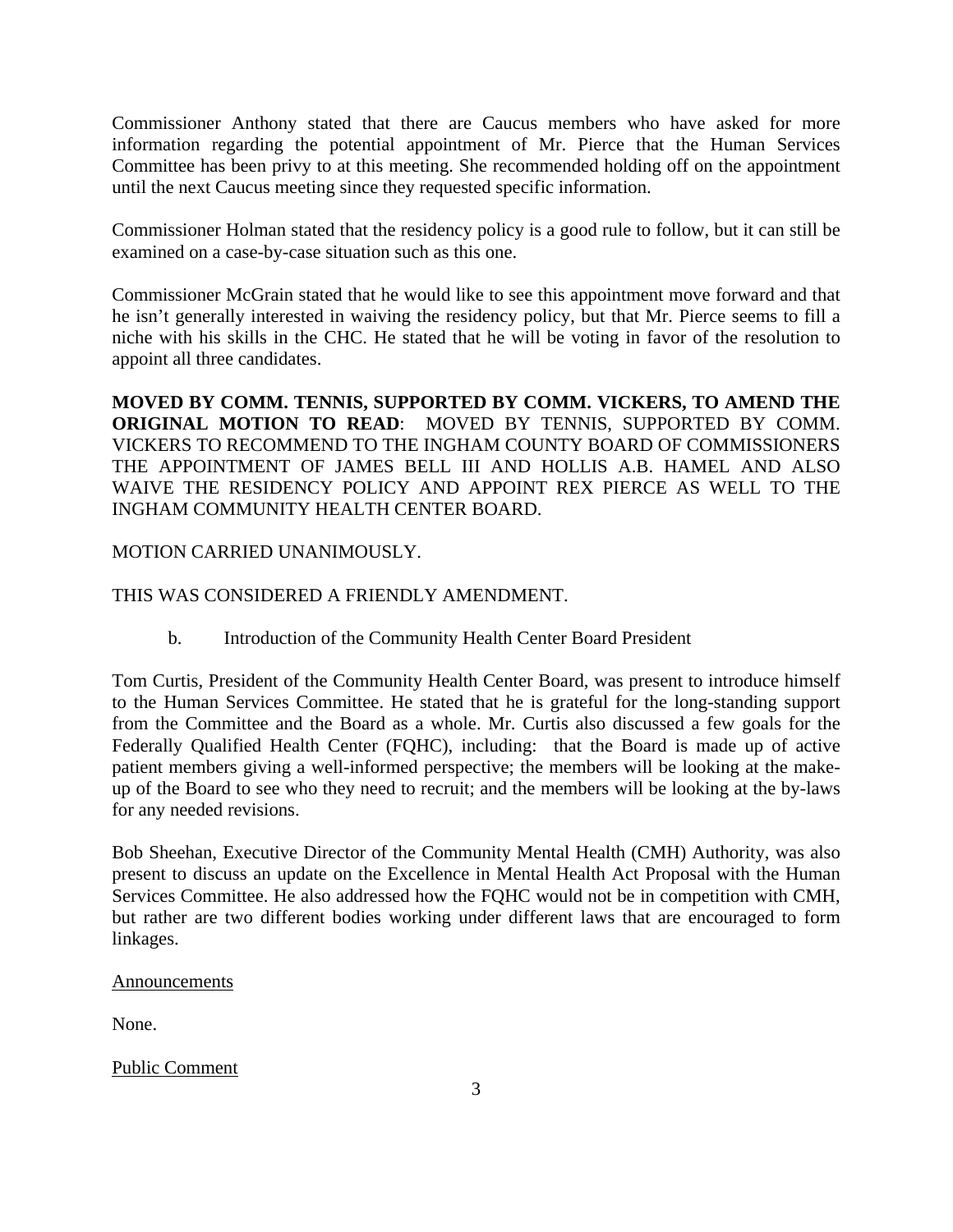Barb Mastin, Deputy Health Officer, was present to discuss planning a visit to the Health Center in Jackson for the members of the Human Services Committee and also planning a visit to the building located at 2316 S. Cedar Street (McLaren Building) for the Board of Commissioners. Commissioner Anthony advised Ms. Mastin that Becky Bennett, Board Coordinator, would have the information on the availability of the Commissioners.

The meeting was adjourned at approximately 7:43 p.m.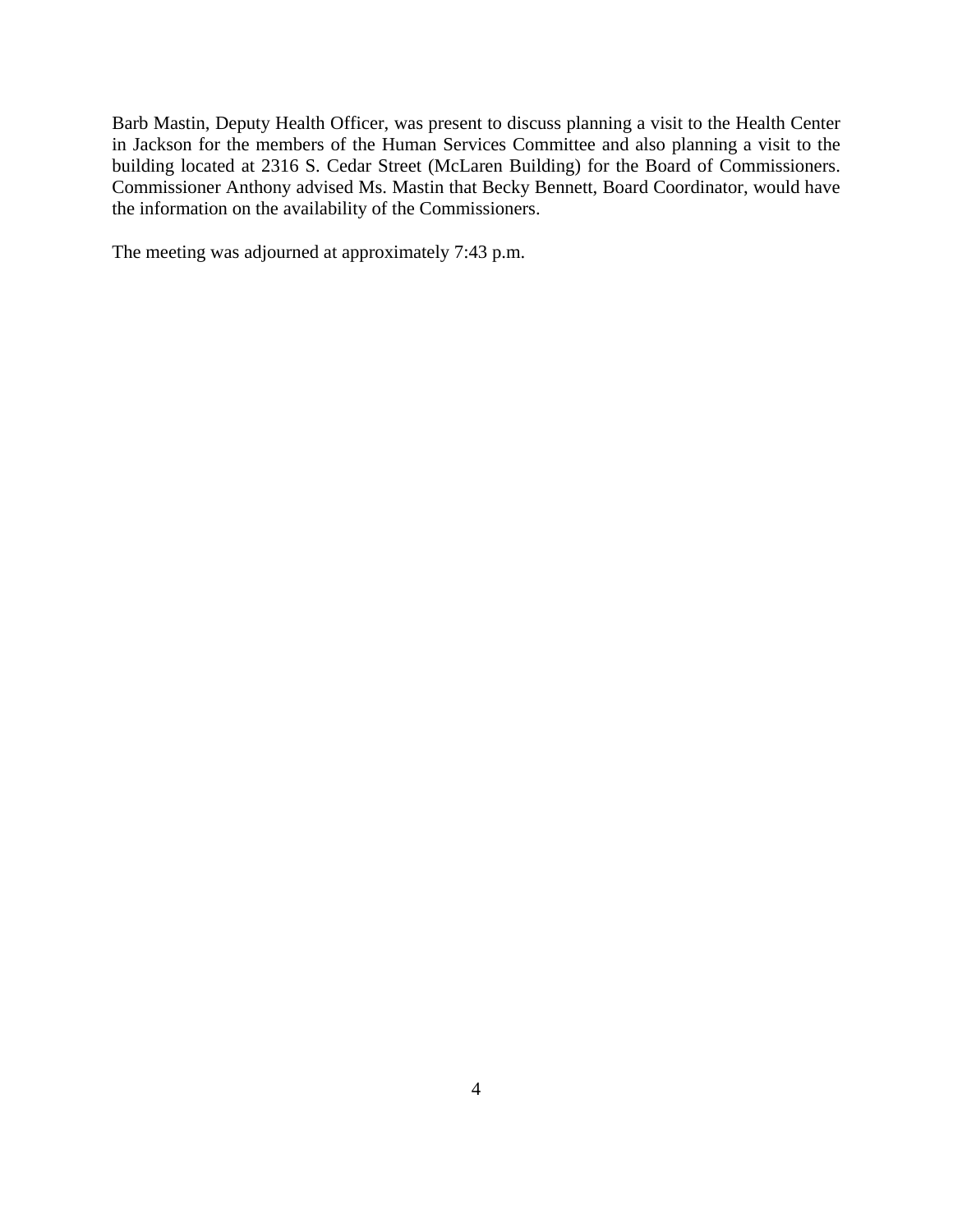# <span id="page-5-0"></span>**FEBRUARY 24, 2014 HUMAN SERVICES AGENDA STAFF REVIEW SUMMARY**

# **ACTION ITEMS:**

### **The Deputy Controller is recommending approval of the following resolutions**

### *3. Health Department*

*a. Resolution to Authorize the Creation of an Interface between CMH CEI and Health Department Electronic Health Record (EHR) Software Systems and Amend the Behavioral Health Services Agreement* 

This resolution authorizes the creation on an interface between the electronic health record (EHR) software systems of Community Mental Health of Clinton, Eaton and Ingham Counties (CMH-CEI) and the Ingham County Health Department (Health Department). The cost is \$15,000 and the County will be reimbursed by CMH.

*b. Resolution to Authorize an Agreement with Eaton Regional Education Service Agency (RESA) to Prevent and Reduce Tobacco Use and Alcohol Abuse in Ingham County* 

This resolution authorizes an agreement with Eaton Regional Education Service Agency (RESA), by which Ingham County will be reimbursed for up to \$35,300 for tobacco and alcohol prevention and reduction activities in Ingham County for the time period of October 1, 2013 through September 30, 2014.

*c. Resolution to Authorize an Amendment to the Agreement with the Michigan Public Health Institute (MPHI) for the Pathways to Better Health Grant and Authorize Equipment Purchases and Establish Temporary Positions* 

This resolution amends the agreement with MPHI originally authorized in Resolution #13-245, to accept an additional \$215,719. The additional grant funds will be used the following ways:

- To amend subcontracts with various community agencies to provide smart phones and tablets.
- To amend the agreement with Ingham Health Plan to provide staff training.
- A subcontract agreement with the Mid-Michigan District Health Department in the amount of up to \$55,000 to hire one Community Health Worker (CHW) to provide services to Clinton County Residents.
- Purchase 13 Smart phones including charging package (11 ICHD CHWs and 2 ICHD Clinical Supervisors) plus monthly fees, 3 computers (computers to be share between the eleven ICHD CHWs), 3 tablets to support new ICHD CHWs, and 11 wireless keyboards for CHWs' tablets
- Establish three temporary Community Health Worker (UAW/D) positions and two temporary Project Specialist (ICEA/5) positions for the duration of the grant.

Please see the attached memorandum for further details.

# **OTHER ITEMS:**

*1. Community Mental Health - Resolution Supporting Restoration of the Community Mental Health General Fund Appropriation from the State of Michigan*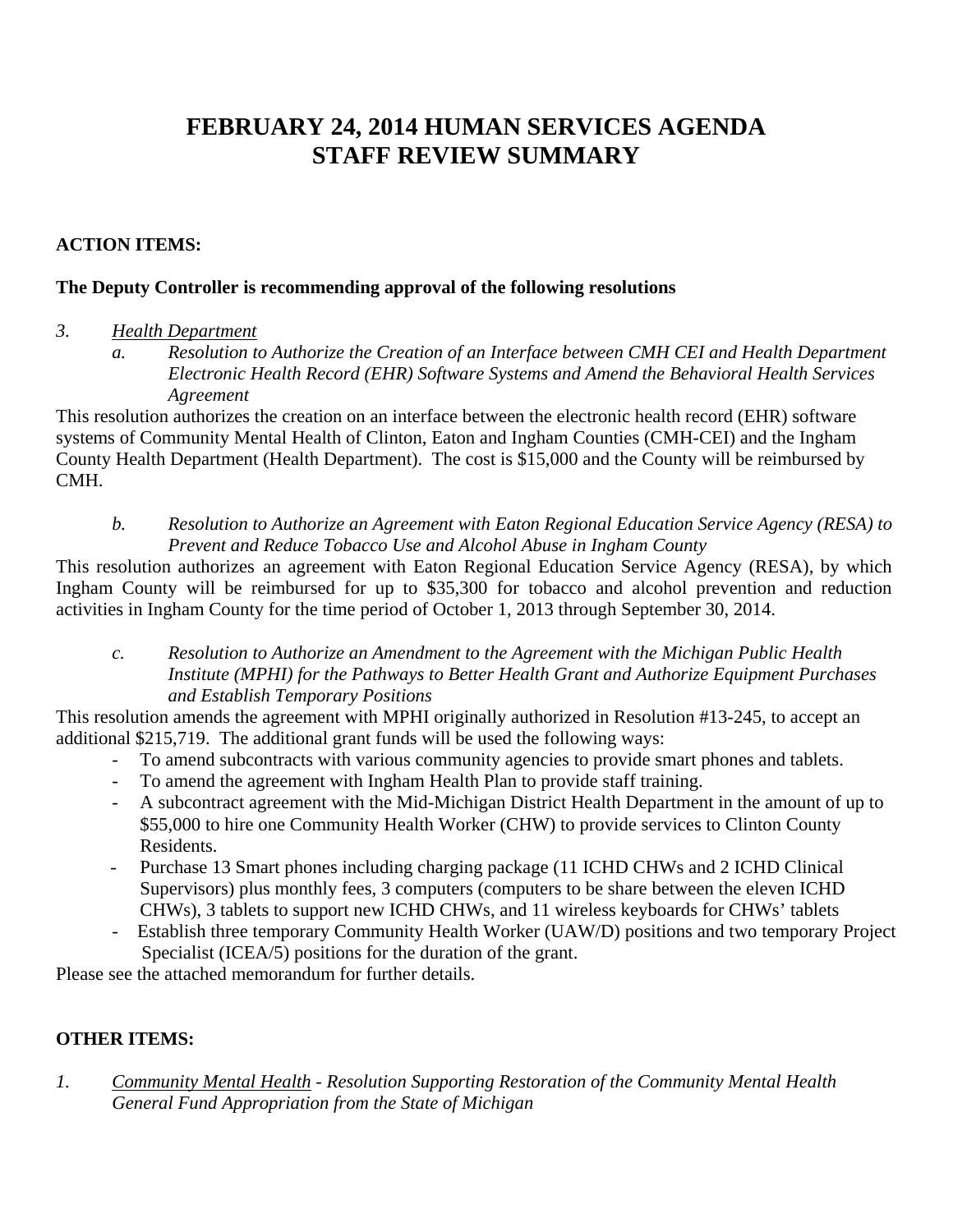*2. Ingham County Medical Care Facility - Resolution in Support of Ingham County's Department of Human Services Board and the Ingham County Medical Care Facility's Efforts for Partnering with Volunteers of America and United Methodist Retirement Communities to Operate a Program of All-Inclusive Care for the Elderly in the Ingham County Area* 

Department of Human Services Board is in the final stages of exploring a partnership with the Volunteers of America (VOA) and United Methodist Retirement Communities to bring PACE to the Ingham County area. The PACE partnership would be funded by the PACE partners; requiring no financial support from the County. The attached resolution requests Ingham County's support in the Medical Care Facility/DHS Board's efforts to partner with VOA to establish the PACE program. The Board of Commissioners passed Resolution #12-398 on November 27, 2012 in support of VOA's efforts to establish a PACE program throughout the Ingham County area, the Medical Care Facility is seeking to join in with these efforts.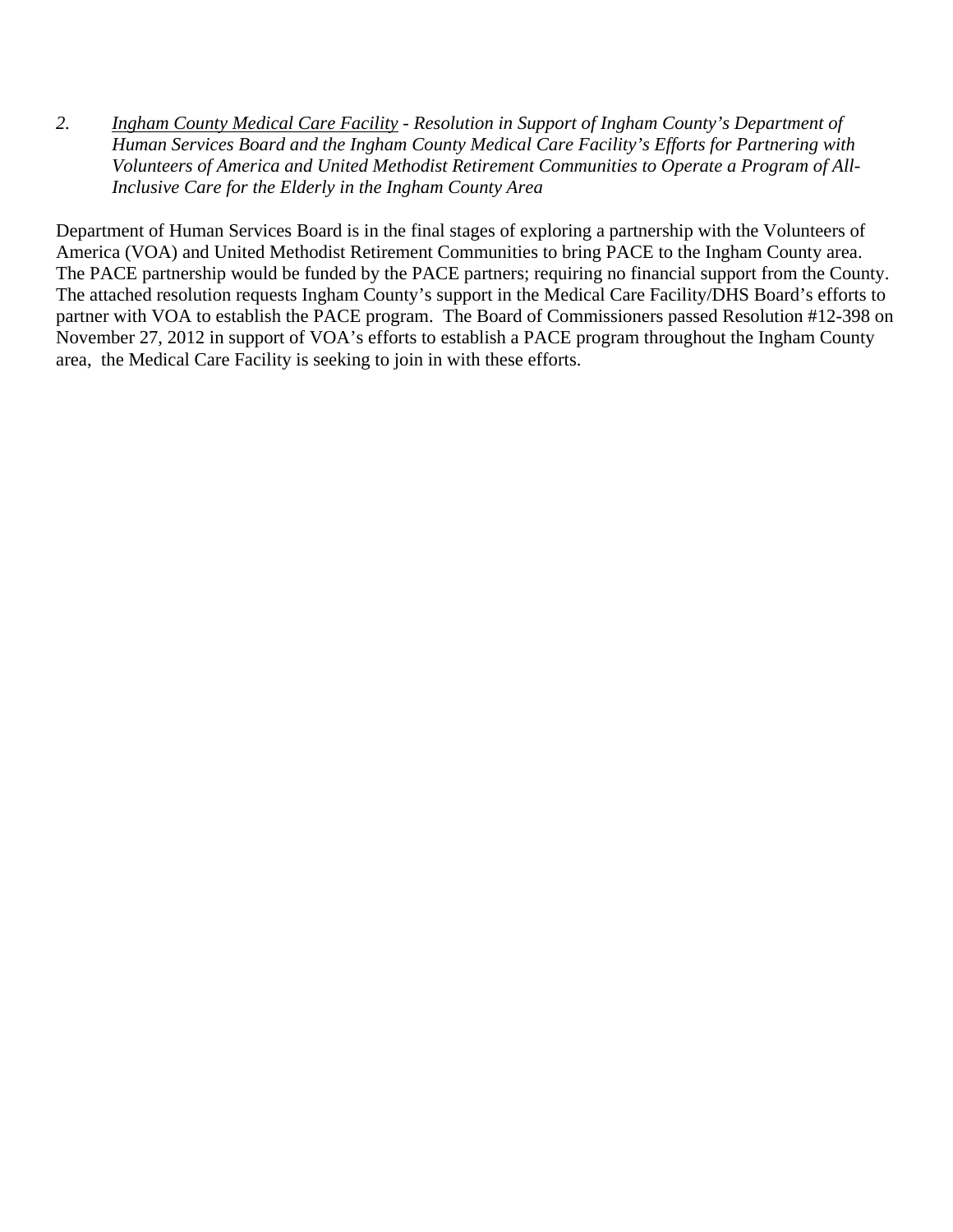<span id="page-7-0"></span>Introduced by the Human Services Committee of the:

# INGHAM COUNTY BOARD OF COMMISSIONERS

# **RESOLUTION SUPPORTING RESTORATION OF THE COMMUNITY MENTAL HEALTH GENERAL FUND APPROPRIATION FROM THE STATE OF MICHIGAN**

WHEREAS, the Community Mental Health Authority of Clinton, Eaton, and Ingham Counties (CMH) has served, for the past 50 years, as the public mental health and developmental disability services provider for this community, annually serving more than 11,000 residents of the tri-county community; and

WHEREAS, CMH is required to provide community safety net services including: 24 hour per day/7 day per week crises services, in –patient and outpatient psychiatric care, mental health and developmental disability assessment and treatment, coordination with local law enforcement, schools, judiciary, and the Department of Human Services; and

WHEREAS, CMH is entitled to a sufficient amount of state general funds to provide support and recovery services in this community for citizens of Clinton, Easton, and Ingham counties whom are not eligible for Medicaid; and

WHEREAS, the State of Michigan and the federal Centers for Medicare and Medicaid have approved the expansion of Medicaid through the Healthy Michigan Plan; and

WHEREAS, the State of Michigan has projected savings to the State's Community mental health System, as a result of the implementation of the healthy Michigan Plan, which are overly optimistic and has, as a result, adopted a Fiscal Year 2014 budget which reduces the State General Fund payments to the state's CMH system by 72%; and

WHEREAS, as a result of this reduction in the State's funding of the Community mental health system, CMH is expecting an annualized reduction of \$6.6 million in its state support – the result of reducing CMH's current State General Fund revenue \$9.2 million per year to \$2.6 million per year; and

WHEREAS, this overly optimistic savings projection leaves unfunded:

- Services to the more than 30,000 tri-county residents who will not be covered by Medicaid nor commercial insurance, even after the expansion of Medicaid coverage under the Healthy Michigan Plan
- Services to thousands of tri-county residents provided in county and city jails and juvenile facilities which cannot be covered by Medicaid funds
- Services to thousands of tri-county residents whose Medicaid eligibility is contingent upon CMH paying the deductible for these services with State General Fund or county dollars ("spend down" clients)
- Services to persons in need of mental health or developmental disability services during the periods in which they are transitioning between insurance plans and Medicaid

THEREFORE BE IT RESOLVED, that the Ingham County Board of Commissioners is in support of restoration of the community mental health general fund appropriation, in the States Fiscal Year 2014 Budget, to a level consistent with more accurate savings projections, sufficient to serve the mental health and developmental disability needs of the residents of Ingham County.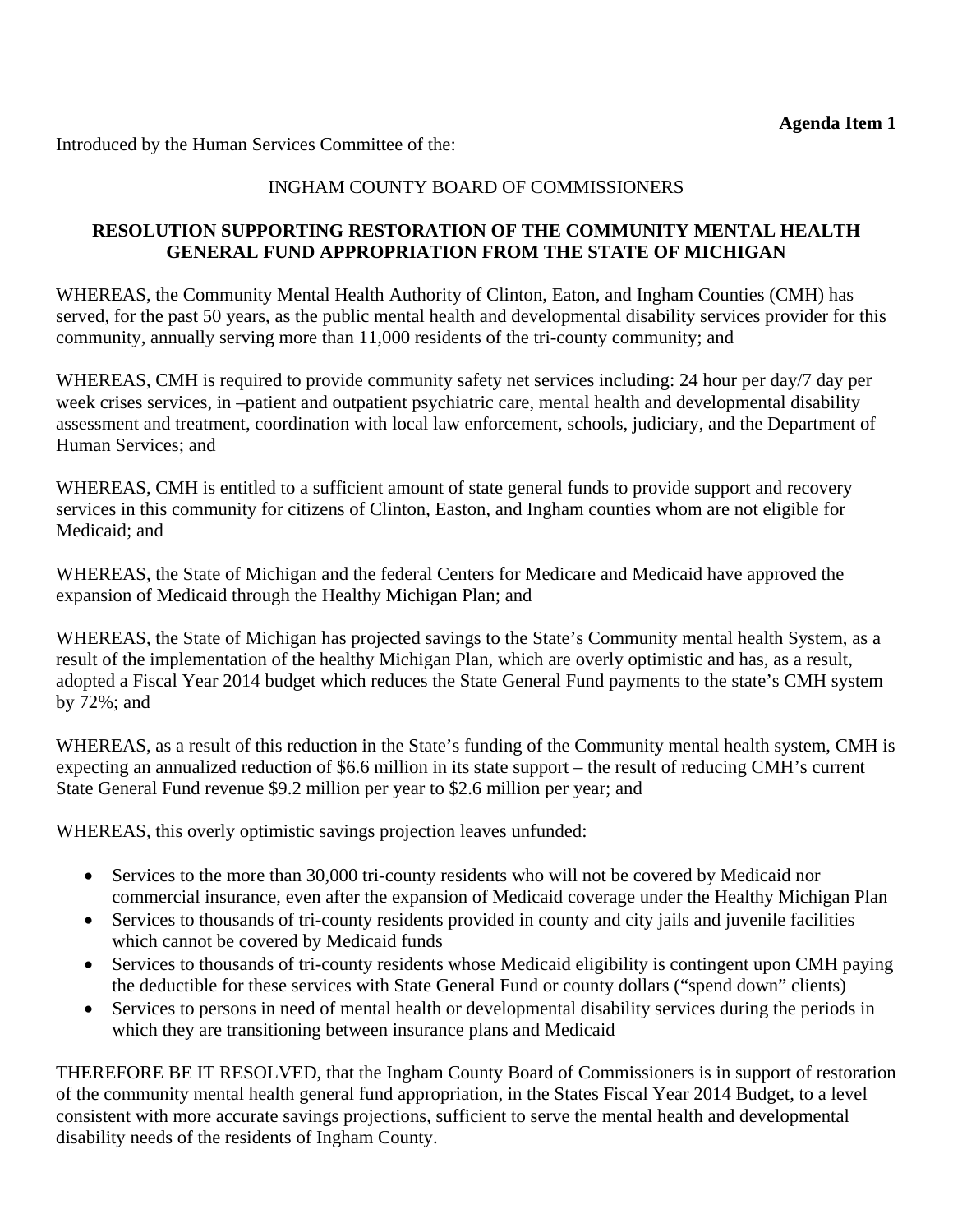<span id="page-8-0"></span>Introduced by the Human Services Committee of the:

### INGHAM COUNTY BOARD OF COMMISSIONERS

### **RESOLUTION IN SUPPORT OF INGHAM COUNTY'S DEPARTMENT OF HUMAN SERVICES BOARD AND THE INGHAM COUNTY MEDICAL CARE FACILITY'S EFFORTS FOR PARTNERING WITH VOLUNTEERS OF AMERICA AND UNITED METHODIST RETIREMENT COMMUNITIES TO OPERATE A PROGRAM OF ALL-INCLUSIVE CARE FOR THE ELDERLY IN THE INGHAM COUNTY AREA**

WHEREAS, many frail older adults and their family caregivers are increasingly demanding options to the traditional nursing home environment; and

WHEREAS, these individuals need integrated, seamless health and financial systems that deliver high quality care and services; and

WHEREAS, PACE (Program for All-inclusive Care for the Elderly) is a tested, financially feasible and proven program that delivers community-based care to the frail and disabled elderly; it provides a full range of primary, acute and long term care services in both community and institutional settings for the nursing-homequalified population; uses a team-managed approach to care, integrates a comprehensive package of acute and long term health services in both inpatient and outpatient settings; and

WHEREAS, the Michigan Department of Community Health has embraced the PACE model of care as an option in their continuum of care, and there are currently six other PACE programs in Michigan communities including Detroit, Grand Rapids, and Muskegon; and

WHEREAS, the Michigan Department of Community Health has granted the National Volunteers of America (VOA) authorization to develop a PACE Program in the Lansing area; and

WHEREAS, the VOA has invited the Ingham County Medical Care Facility (ICMCF) and the United Methodist Retirement Communities into a partnership that will present a plan to the Michigan Department of Community Health to operate a PACE Program in Clinton, Eaton and Ingham Counties; and

WHEREAS, the Tri-County Office on Aging has submitted a letter in support of a PACE program in Ingham, Eaton and Clinton counties; and

WHEREAS, the Ingham County Board of Commissioners adopted a November 27, 2012 resolution supporting the VOA in its efforts to establish a PACE program that will serve the elderly in the Tri-County area; and

WHEREAS, the proposed PACE Program in Lansing will invest in significant infrastructure for a clinical center and will employ up to 100 staff to serve the frail elderly in the community; and

WHEREAS, ICMCF's participation in PACE governance will help assure that the program operates in a collaborative manner and will assist the ICMCF in its efforts to provide the optimal set of services to meet the needs of frail older adults in Ingham County; and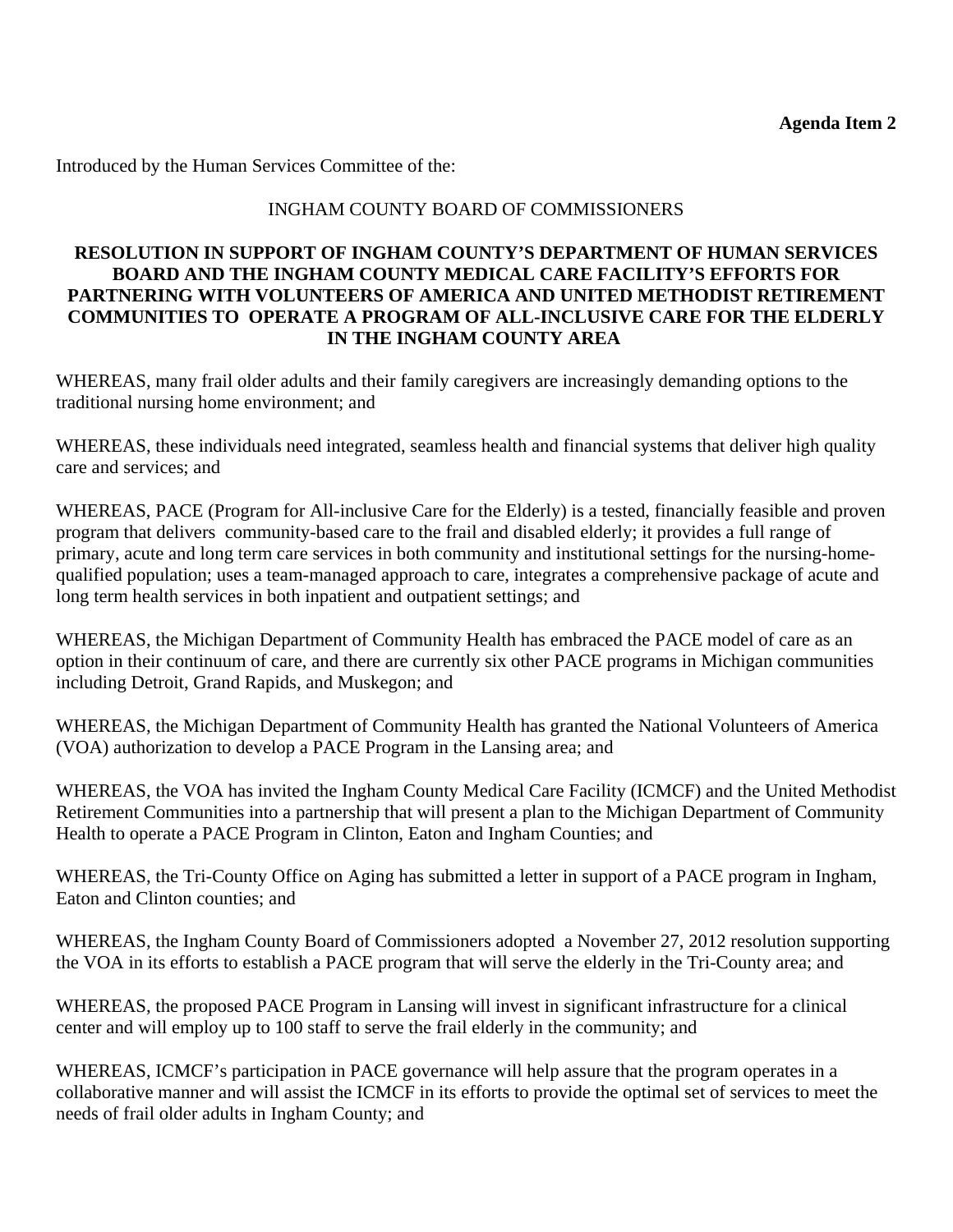WHEREAS, the PACE program would assist ICMCF with continuing to operate in a financially self-sufficient manner, and ICMCF's \$1.3 million contribution to the proposed equity and working capital of the partnership is projected to be repaid within six years.

THEREFORE BE IT RESOLVED, the Ingham County Board of Commissioners supports Ingham County's Department of Human Services Board and the Ingham County Medical Care Facility in the proposed partnership with Volunteers of America and United Methodist Retirement Communities to establish a PACE program that will serve the frail elderly in the Ingham County area.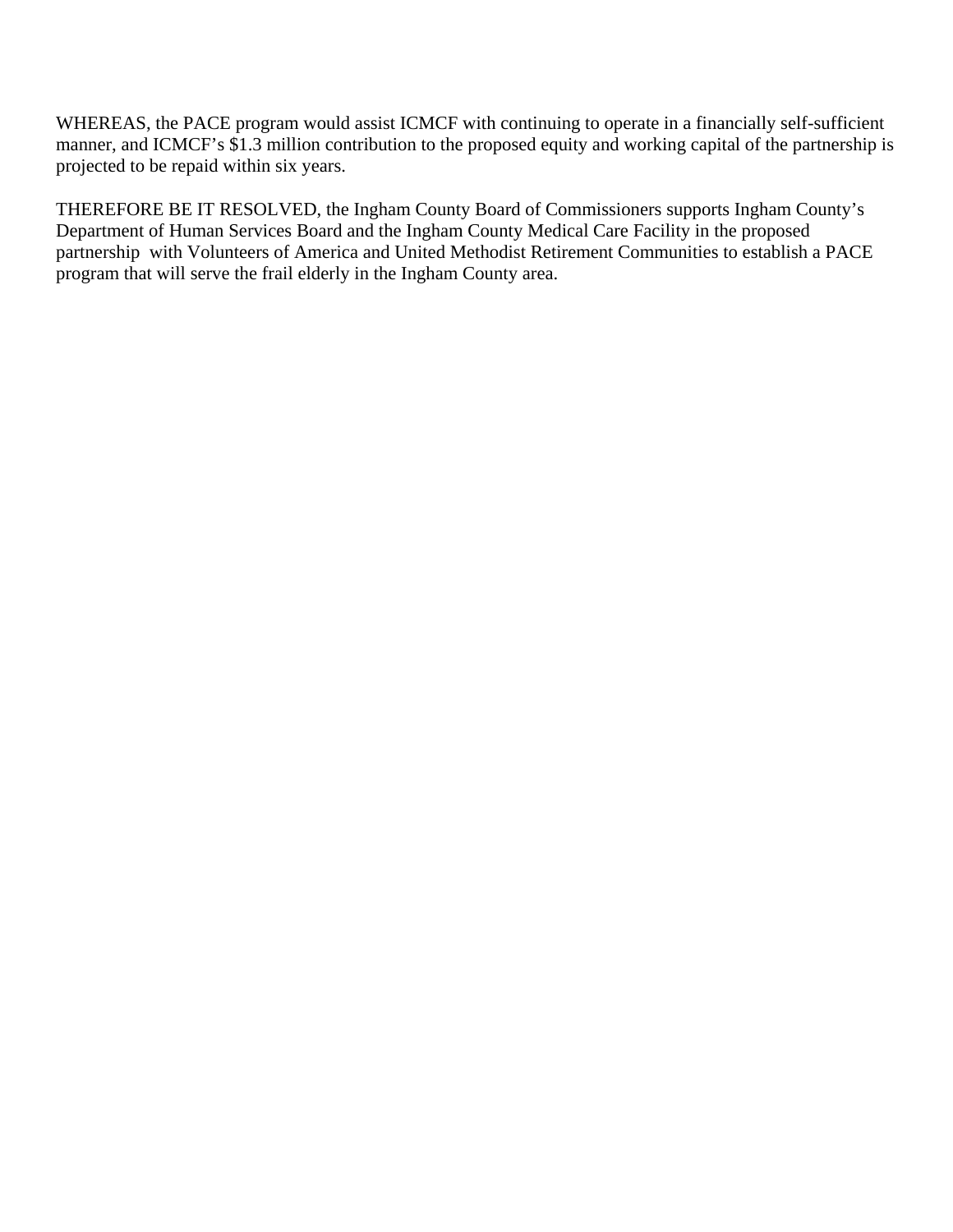# MEMORANDUM

<span id="page-10-0"></span>

| To:      | Human Services Committee<br><b>Finance Committee</b>                                                                                                                                                |
|----------|-----------------------------------------------------------------------------------------------------------------------------------------------------------------------------------------------------|
| From:    | Nancy Hayward, MPH, RN, Acting Health Officer                                                                                                                                                       |
| Date:    | February 11, 2014                                                                                                                                                                                   |
| Subject: | Resolution to Authorize the Creation of an Interface between CMH-CEI and Health Department<br>Electronic Health Record (EHR) Software Systems and Amend the Behavioral Health Services<br>Agreement |

Attached is a resolution to authorize the creation on an interface between the electronic health record (EHR) software systems of Community Mental Health of Clinton, Eaton and Ingham Counties (CMH-CEI) and the Ingham County Health Department (Health Department).

CMH-CEI provides mental and behavioral health services to Health Department patients. CMH-CEI and the Health Department use incompatible EHR software. CMH-CEI requires access to patient data through the Health Department's EHR program software, NextGen, for the Health Department patients they serve.

CMH-CEI has requested the Health Department have an interface built within NextGen which will enable CMH's EHR software to communicate with NextGen and access the necessary patient data.

The Health Department would like to amend its current NextGen Software License and Services Agreement to include the creation of an interface within NextGen at a cost not to exceed \$15,000. In addition, the current CMH-CEI Behavioral Health Services Agreement needs to be amended to include terms that CMH-CEI will be responsible to compensate the Health Department for the total cost of the interface. The County will incur no cost and no County staff time will be dedicated to the creation of the interface.

I recommend that the Ingham County Board of Commissioners adopt the attached resolution to create an interface between the CMH-CEI and Health Department EHR software systems and amend the CMH-CEI Behavioral Health Services Agreement with the Health Department.

c: John Jacobs, w/attachment Barbara Watts Mastin, w/attachment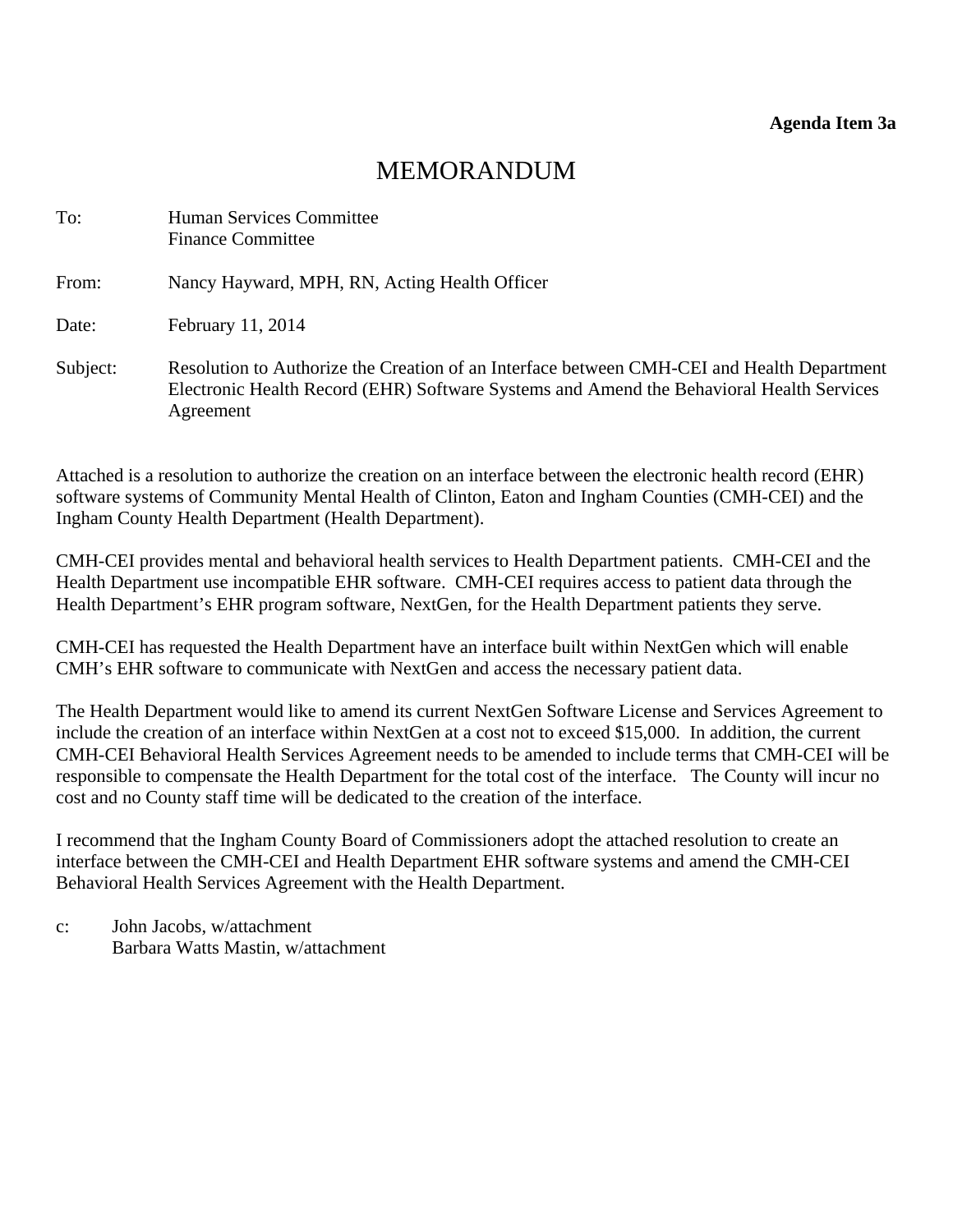Introduced by the Human Services and Finance Committees of the:

# INGHAM COUNTY BOARD OF COMMISSIONERS

# **RESOLUTION TO AUTHORIZE THE CREATION OF AN INTERFACE BETWEEN CMH-CEI AND HEALTH DEPARTMENT ELECTRONIC HEALTH RECORD (EHR) SOFTWARE SYSTEMS AND AMEND THE BEHAVIORAL HEALTH SERVICES AGREEMENT**

WHEREAS, In Resolution #12-228, the Board of Commissioners authorized a Behavioral Health Services Agreement with Community Mental Health of Clinton, Eaton and Ingham Counties (CMH-CEI) to provide behavioral health services to Health Department Health Center patients; and

WHEREAS, CMH-CEI and the Health Department use incompatible electronic health record (EHR) software systems; and

WHEREAS, an interface is necessary for CMH-CEI's EHR software to access patient data through the Health Department's EHR software system; and

WHEREAS, the interface that will enable CMH-CEI to access the necessary patient data must be created within the Health Department's EHR software system, NextGen; and

WHEREAS, CMH-CEI shall be responsible for the total cost of the creation of the interface; and

WHEREAS, the County shall not incur any cost or dedicate staff time to the creation of the interface; and

WHEREAS, the Ingham Community Health Center Board has reviewed and supports the creation of the interface; and

WHEREAS, the Acting Health Officer recommends that the Board of Commissioners authorize the creation of an interface between Community Mental Health of Clinton, Eaton and Ingham County and the Health Department Electronic Health Record Software Systems.

THEREFORE BE IT RESOLVED, that the Board of Commissioners authorizes the creation of an interface between Community Mental Health of Clinton, Eaton and Ingham County and the Health Department Electronic Health Record Software Systems.

BE IT FURTHER RESOLVED, that the Health Department be authorized to amend the NextGen Software License and Services Agreement to include the creation of the interface at a cost not to exceed \$15,000.

BE IT FURTHER RESOLVED, that the Agreement between the Health Department and CMH-CEI for Behavioral Health Services is amended to include compensation to Ingham County for the total cost of the interface.

BE IT FURTHER RESOLVED, that all other terms and conditions of the Behavioral Health Services Agreement are unchanged.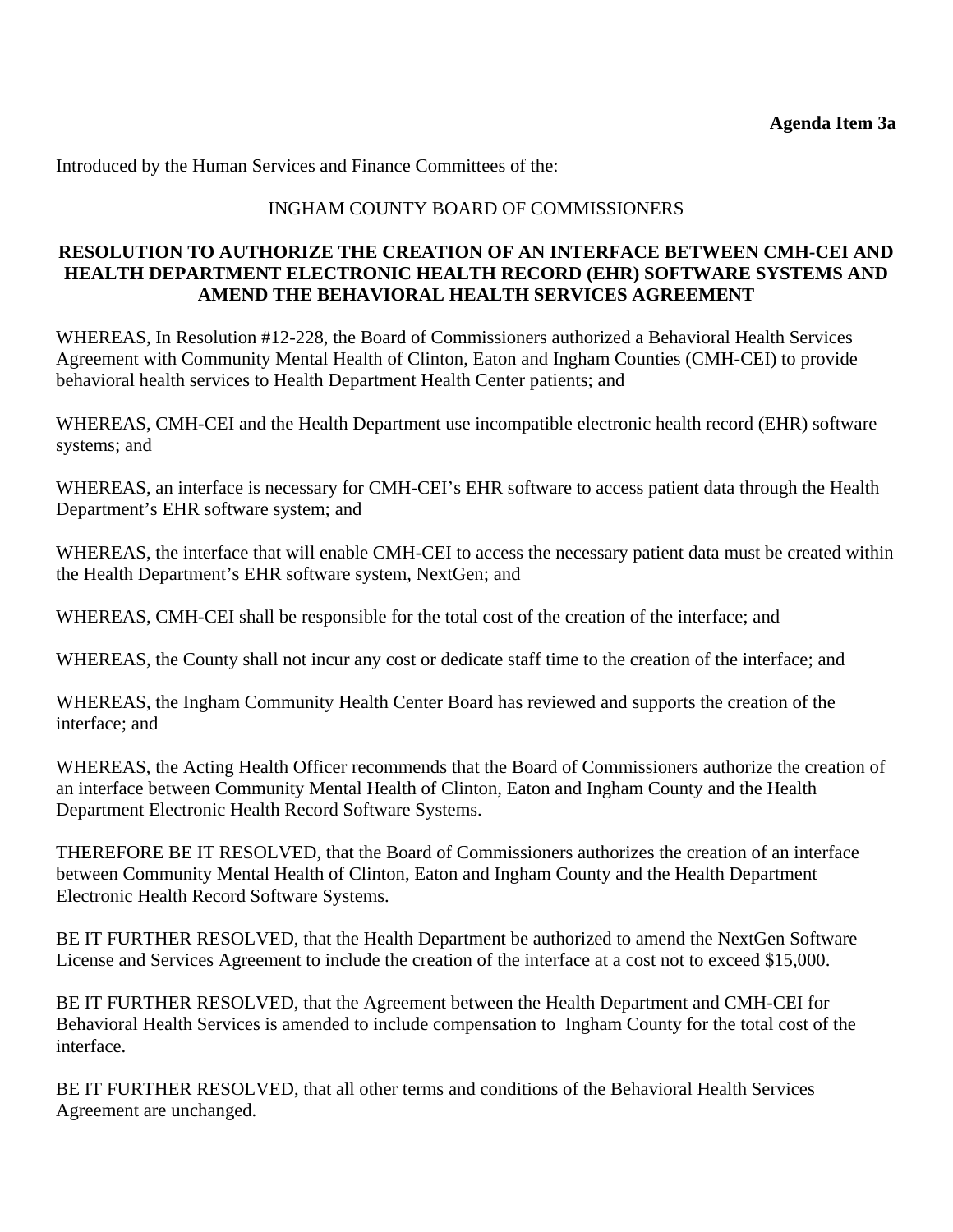BE IT FURTHER RESOLVED, the Controller/Administrator is authorized to make any necessary budget adjustments consistent with this resolution.

BE IT FURTHER RESOLVED, that the Chairperson of the Board of Commissioners is hereby authorized to sign the necessary contract documents on behalf of the county after approval as to form by the County Attorney.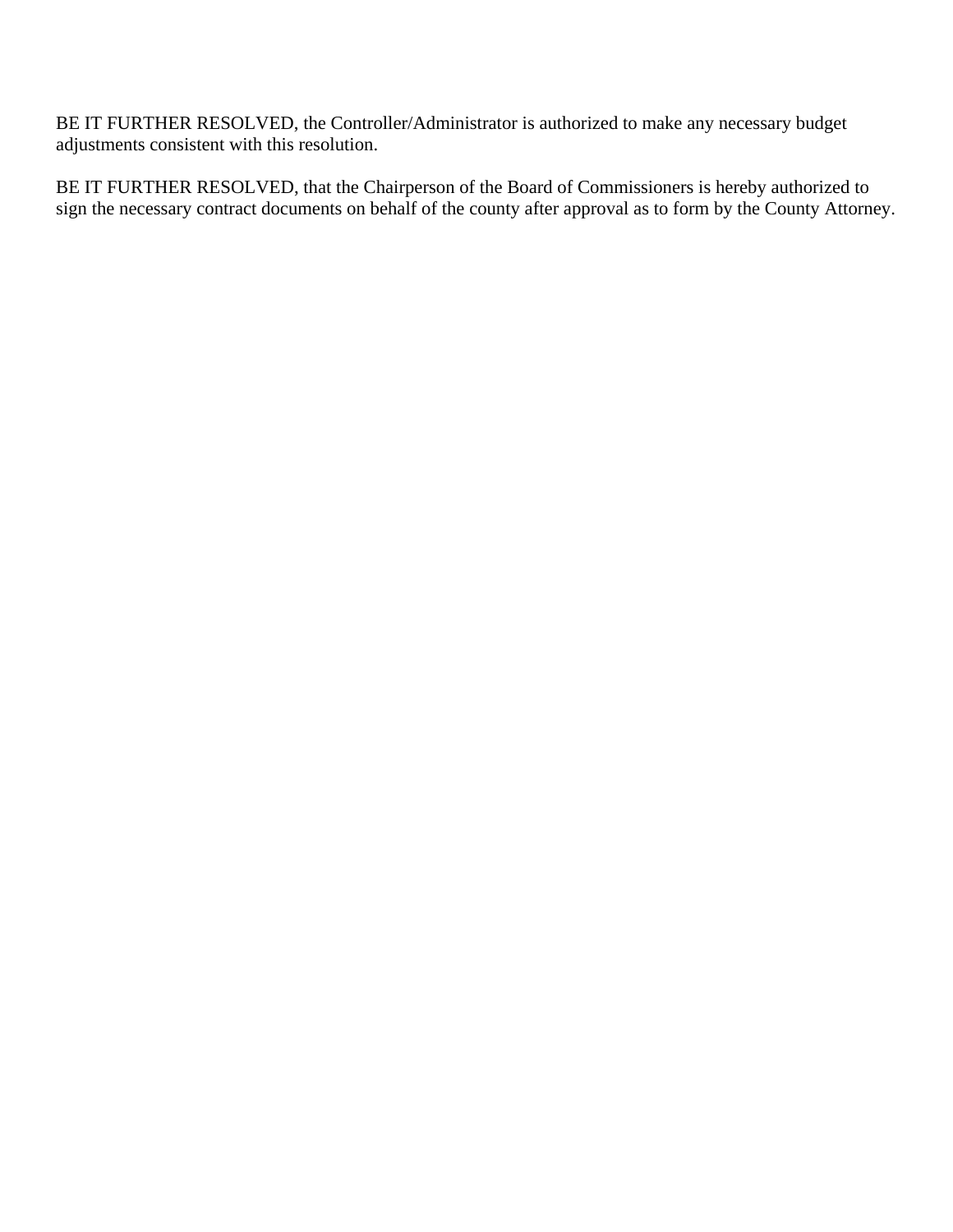### **Agenda Item 3b**

# **MEMORANDUM**

<span id="page-13-0"></span>

| TO:   | Human Services Committee<br><b>Finance Committee</b>                                     |
|-------|------------------------------------------------------------------------------------------|
| FROM: | Nancy M. Hayward, MPH, RN, Acting Health Officer                                         |
| DATE: | February $6, 2014$                                                                       |
| RE:   | Resolution to Authorize an Agreement with Eaton Regional Education Service Agency (RESA) |

The Health Department is strongly committed to preventing and reducing tobacco use and alcohol abuse in our community. The Department is an active member of the Ingham Substance Abuse Prevention Coalition (ISAPC) which is dedicated to effective prevention services through comprehensive collaboration. Eaton RESA provides administrative and staff support to ISAPC.

Utilizing a grant from CEI/CMH-CA, the Eaton RESA contracts each year with community partners, including the Health Department, to carry out activities contained in the ISAPC Implementation Plan. The Health Department has contracted with Eaton RESA community service projects since 2008.

The activities to be performed by the Health Department include:

- Support the Mason-Capital Area Prescription Drug Task Force;
- Provide regional training for "Seeking Safety;"
- Staff the Community Norms Committee to implement model practices for alcohol servers;
- Serves as DYTUR agency for Ingham County and conduct SYNAR compliance checks with records to CMH/CEI-CA;
- Provide "Screening, Brief Intervention and Referral to Treatment" training to 24 medical clinics in Ingham County;
- Coordinate drug-prevention, youth-designed media messages in the community;
- Sustain quit-tobacco resources and support programs within Ingham County;
- Expand Take-Back Meds program to other communities in the Region; and
- Conduct Social Justice Training for the Regional Training Center.

These activities are highly consistent with other prevention work undertaken by the Health Department. Eaton RESA will reimburse the County for up to \$35,300 for these activities for the period of October 1, 2013 through September 30, 2014. Revenue from this agreement was anticipated in the projections for the Department's 2014 budget.

I recommend that the Board adopt the attached resolution and authorize an agreement with Eaton RESA.

c: John Jacobs w/attachment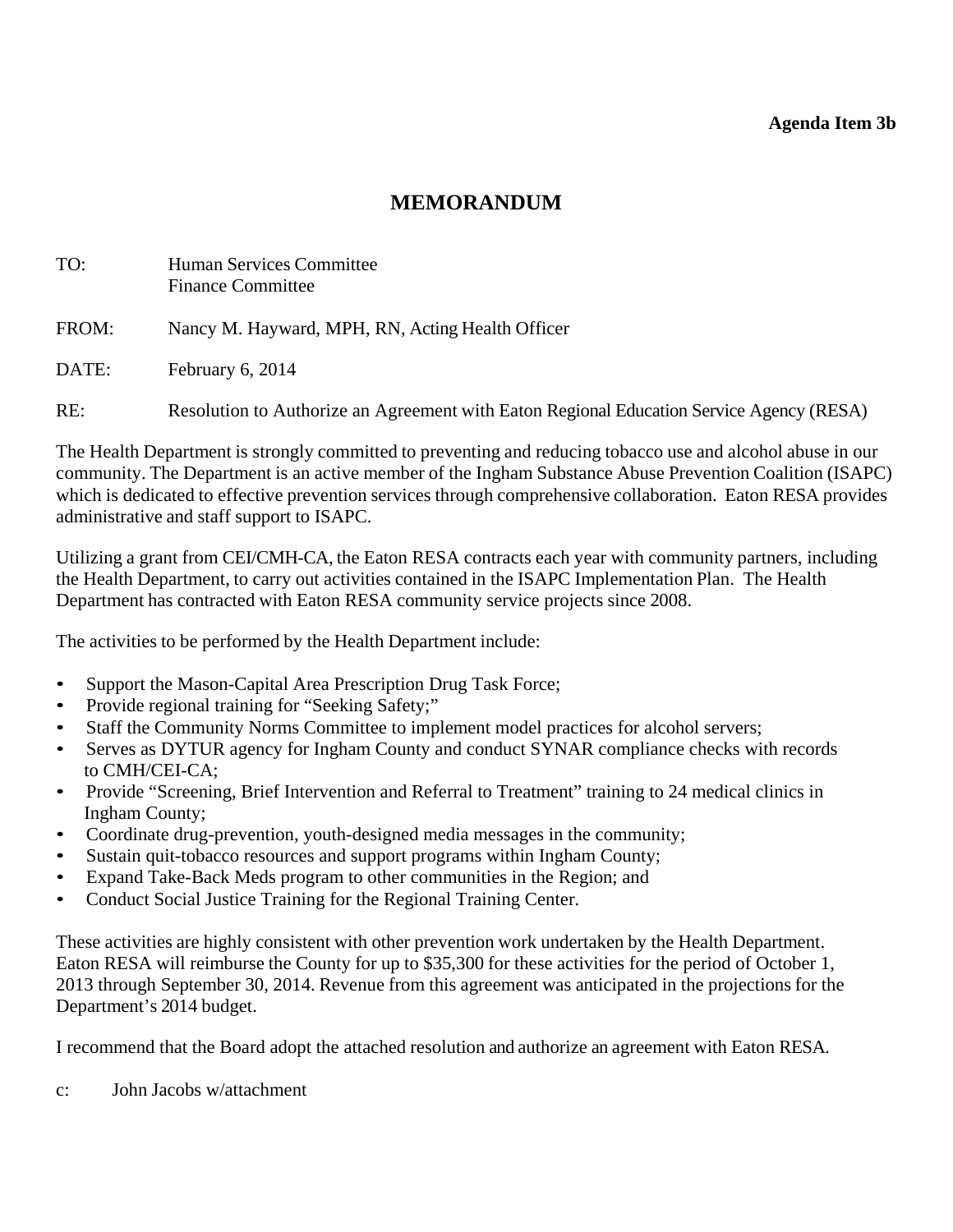Introduced by the Human Services and Finance Committees of the:

### INGHAM COUNTY BOARD OF COMMISSIONERS

### **RESOLUTION TO AUTHORIZE AN AGREEMENT WITH EATON REGIONAL EDUCATION SERVICE AGENCY (RESA) TO PREVENT AND REDUCE TOBACCO USE AND ALCOHOL ABUSE IN INGHAM COUNTY**

WHEREAS, Eaton Regional Education Service Agency (RESA) provides administrative support for the Ingham Substance Abuse Prevention Coalition to collaborate and advocate for stronger prevention measures for the access and availability of tobacco and alcohol; and

WHEREAS, Ingham Substance Abuse Prevention Coalition's Implementation Plan for FY2014 includes several outcomes targeted to prevent and reduce tobacco use and alcohol abuse in Ingham County; and

WHEREAS, the Ingham County Health Department is committed to preventing and reducing the use of tobacco and alcohol abuse; and

WHEREAS, the Ingham County Health Department has been requested to perform activities related to tobacco and alcohol prevention and reduction in the Ingham Substance Abuse Prevention Coalition's Implementation Plan; and

WHEREAS, Eaton Regional Education Service Agency has agreed to reimburse the County for up to \$35,300 for performance of such activities; and

WHEREAS, the Acting Health Officer recommends that the Board of Commissioners authorize an agreement with Eaton Regional Education Services Agency (RESA) for tobacco and alcohol prevention and reduction activities in Ingham County.

THEREFORE BE IT RESOLVED, that the Ingham County Board of Commissioners authorizes an agreement with Eaton Regional Education Service Agency (RESA) for up to \$35,300 for tobacco and alcohol prevention and reduction activities in Ingham County.

BE IT FURTHER RESOLVED, the contract period shall be from October 1, 2013 through September 30, 2014.

BE IT FURTHER RESOLVED, that the Chairperson of the Ingham County Board of Commissioners is authorized to sign the agreement after it is approved as to form by the County Attorney.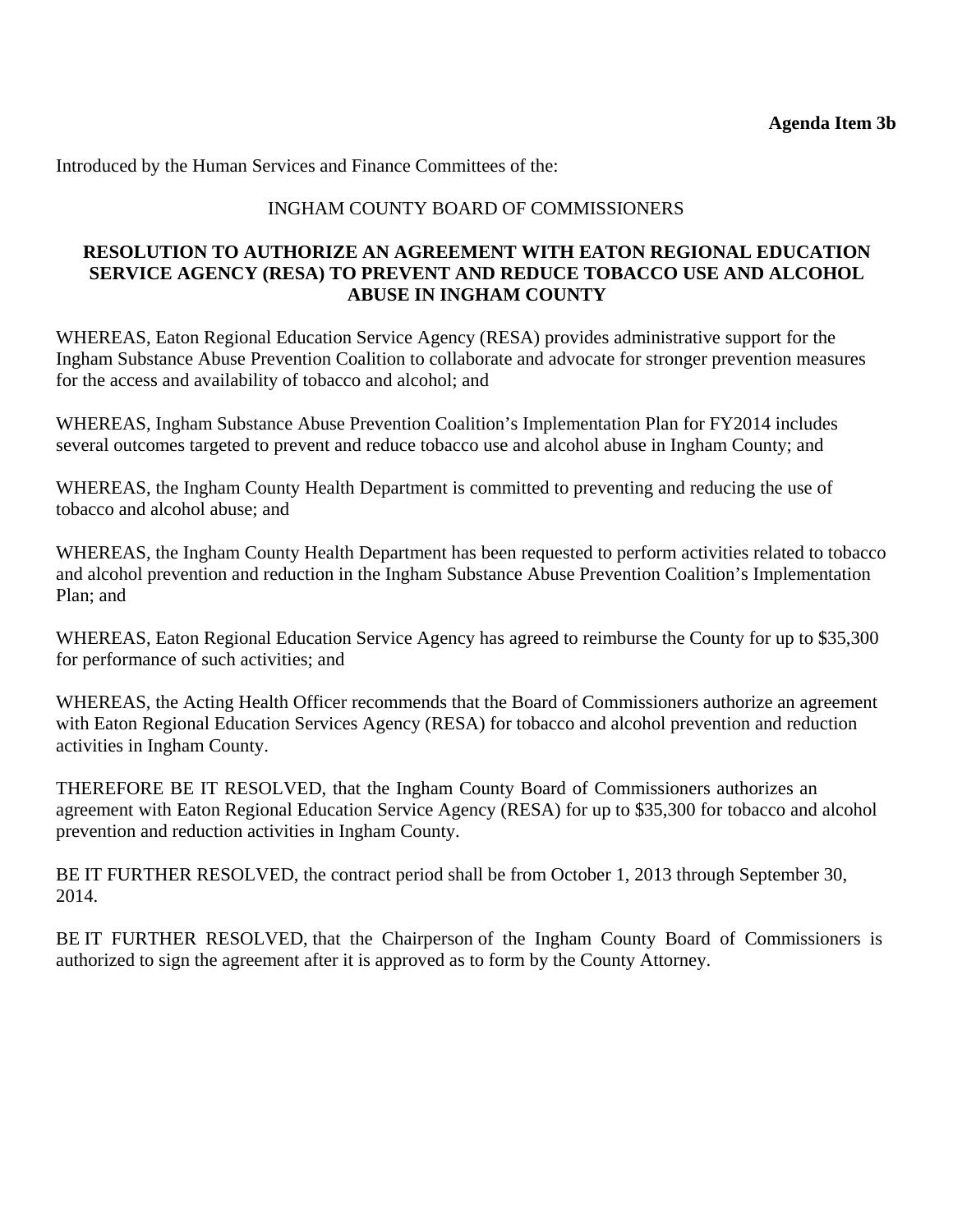# **MEMORANDUM**

<span id="page-15-0"></span>

| TO:   | <b>Human Services Committee</b><br><b>County Services</b><br><b>Finance Committee</b> |
|-------|---------------------------------------------------------------------------------------|
| FROM: | Nancy Hayward, MPH, RN, Acting Health Officer                                         |
| DATE: | February 6, 2014                                                                      |

RE: Authorization to Amend the Agreement with MPHI to Accept Additional Funding

Resolution #13-245 authorized a grant agreement from the Michigan Public Health Institute (MPHI), in support of the MI Pathways to Better Health. The Health Department was awarded an amount of up to \$1,344,869 for the period July 1, 2013 through June 30, 2014.

The Michigan Public Health Institute (MPHI), received authorization from federal Centers for Medicare and Medicaid Services (CMS) to reallocate unspent grant funds from FY 12-13. MPHI will provide the Ingham County with \$215,719 additional dollars in unspent funds. The *Michigan Pathways to Better Health* (MPBH) uses Community Health Workers (CHW) to assist adult Medicaid or Medicare beneficiaries who have two or more chronic health to help lower their healthcare cost. The CHWs use evidence-based Pathways (protocols) to identify and resolve deficiencies in the Social Determinants of Health (such as housing, food, and education)

The attached resolution authorizes amendments to the following subcontract agreements to provide additional funding:

| 1. Allen Neighborhood Ctr                    | \$2,000.00     | Provide one smart phone with monthly<br>cost and tablet keyboard                           |
|----------------------------------------------|----------------|--------------------------------------------------------------------------------------------|
| 2. North West Initiative                     | \$2,000.00     | Provide one smart phone with monthly<br>cost and tablet keyboard                           |
| 3. Capital Area Community<br><b>Services</b> | \$3,000.00     | Provide two smart phone with monthly<br>cost and tablet keyboard                           |
| 4. South Side Community<br>Coalition         | \$2,000.00     | Provide one smart phone with monthly<br>cost tablet keyboard                               |
| 5. National Counsel on<br>Alcohol of Lansing | \$2,000.00     | Provide one smart phone with monthly<br>cost and tablet keyboard                           |
| 6. Tri-County Office on<br>Aging             | \$2,000.00     | Provide one smart phone with monthly<br>cost tablet keyboard                               |
| 7. Volunteers of America                     | \$3,000.00     | Provide two smart phone with monthly<br>cost and tablet keyboard                           |
| 8. Ingham Health Plan                        | Up to \$15,000 | Provide training for all 20 staff<br>including full Motivational<br>Interviewing training; |
| <b>New Subcontracts Below</b>                |                |                                                                                            |
| Mid-Michigan District                        | Up-to \$55,000 | To hire one CHW to provide services to                                                     |
| <b>Health Department</b>                     |                | <b>Clinton County Residents</b>                                                            |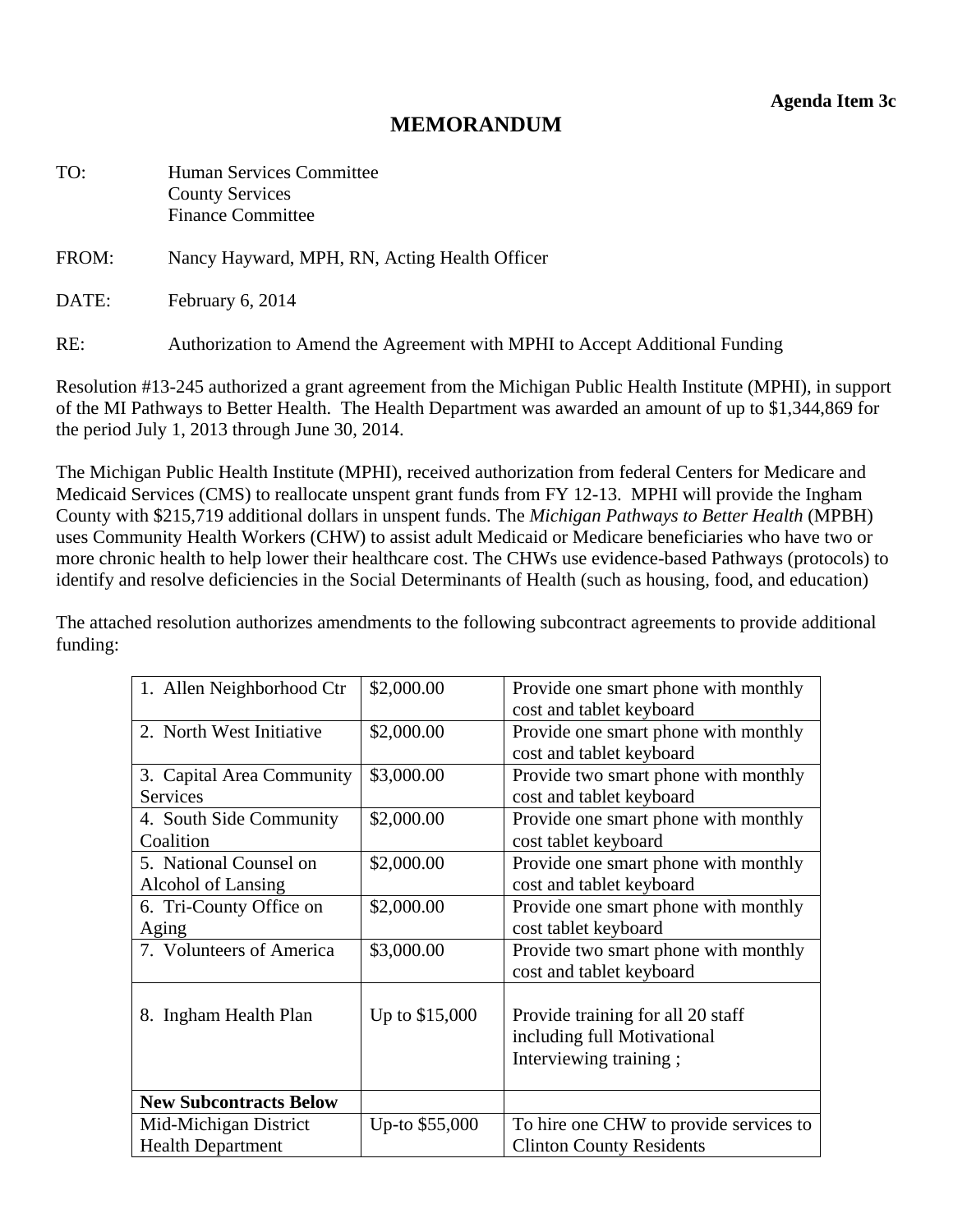The following equipment will be purchased:

- 13 Smart phones including charging package (11 ICHD CHWs and 2 ICHD Clinical Supervisors) plus monthly fees
- 3 computers (computers to be share between the eleven ICHD CHWs)
- 3 tablets to support new ICHD staff
- 11 wireless keyboards for CHWs' tablets.

The following temporary positions shall be established for the duration of the grant:

- Community Health Workers UAW D (3 positions)
- Project Specialist ICEA 5 (2 positions)

I recommend that the Board of Commissioners authorize an amendment to the agreement with the Michigan Public Health Institute (MPHI) for the Michigan Pathways to Better Health Grant.

c: John Jacobs w/attachment Debbie Edokpolo w/attachment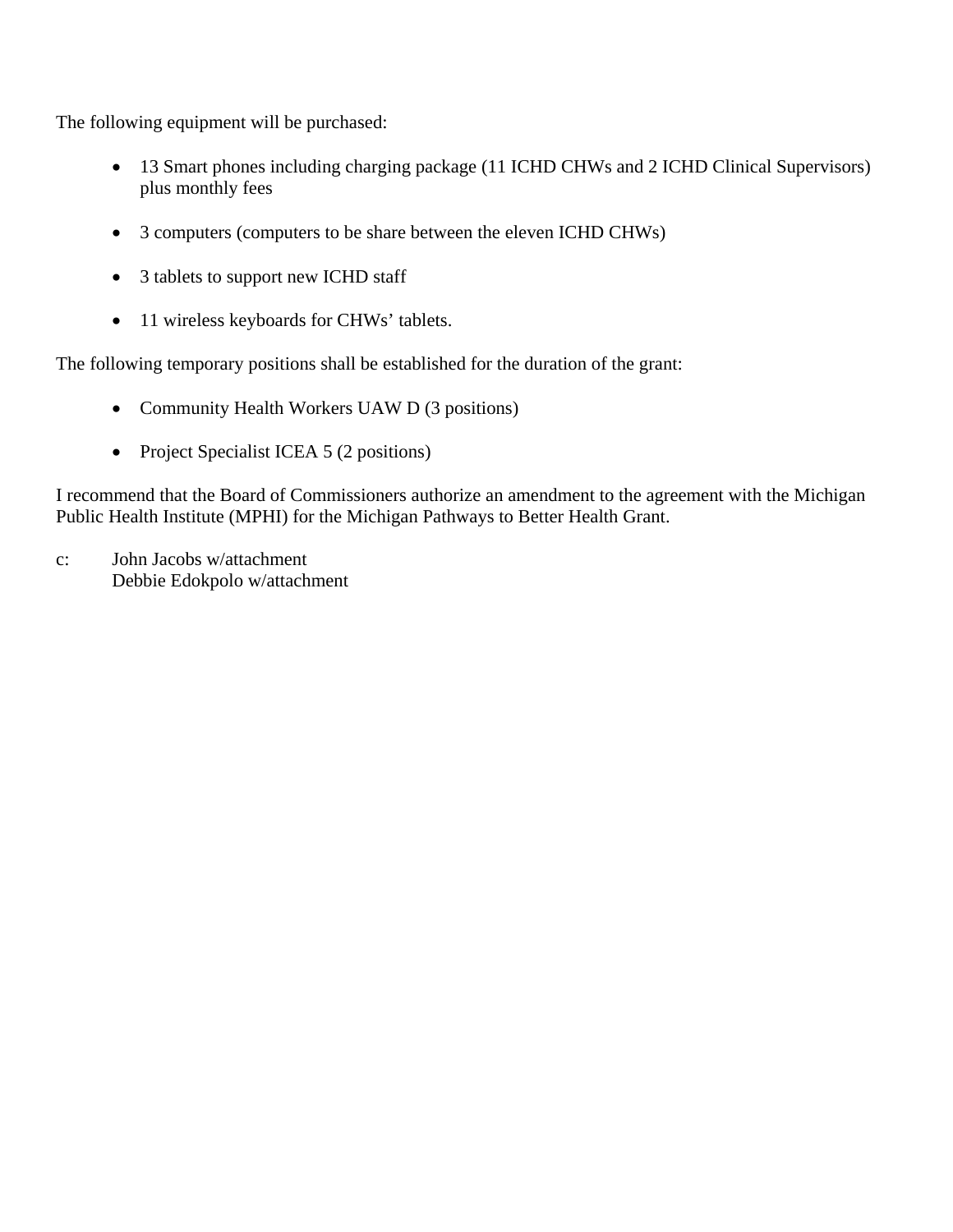Introduced by the Human Services, County Services and Finance Committees of the:

### INGHAM COUNTY BOARD OF COMMISSIONERS

### **RESOLUTION TO AUTHORIZE AN AMENDMENT TO THE AGREEMENT WITH THE MICHIGAN PUBLIC HEALTH INSTITUTE (MPHI) FOR THE PATHWAYS TO BETTER HEALTH GRANT AND AUTHORIZE EQUIPMENT PURCHASES AND ESTABLISH TEMPORARY POSITIONS**

WHEREAS, in 2004 the U.S. spent more on health care than any other country in the world as a percentage of gross domestic product (15.2% in 2004) and Michigan spent 13.5% of its gross state product (GSP) on personal health care in the same year; and

WHEREAS, current rate of growth in health care spending is unsustainable and ultimately damaging to our economy and the health system; and

WHEREAS, social determinants have an undeniable effect on health and well-being; and

WHEREAS, Ingham County was one of three sites selected to participate in the Michigan Pathways to Better Health project; and

WHEREAS, in Resolution #13-245, the Board of Commissioners accepted a grant in the amount of \$1,344,869.00 and authorized an agreement with the Michigan Public Health Institute (MPHI) for the period of July 1, 2013 through June 30, 2014; and

WHEREAS, The Michigan Public Health Institute (MPHI), received authorization from federal Centers for Medicare and Medicaid Services (CMS) to reallocate unspent grant funds from FY 12-13; and

WHEREAS, MPHI will provide Ingham County additional grant funds in the amount up to \$215,719; and

WHEREAS, the Acting Health Officer recommends that the Board of Commissioners accept the additional funding in the amount of up to \$215,719 from the Michigan Public Health Institute.

THEREFORE BE IT RESOLVED, that the Board of Commissioners authorizes an amendment to the agreement with the Michigan Public Health Institute accepting additional funding in the amount of up to \$215,719.

BE IT FURTHER RESOLVED, that the subcontract agreements authorized in Resolution #13-245 be amended to increase the amount up to \$2,000 to provide smart phones with monthly cost and tablet keyboard for one Community Health Worker (CHW) to the following agencies:

 Allen Neighborhood Center NorthWest Initiative South Side Community Coalition National Counsel on Alcohol of Lansing Tri-County Office on Aging